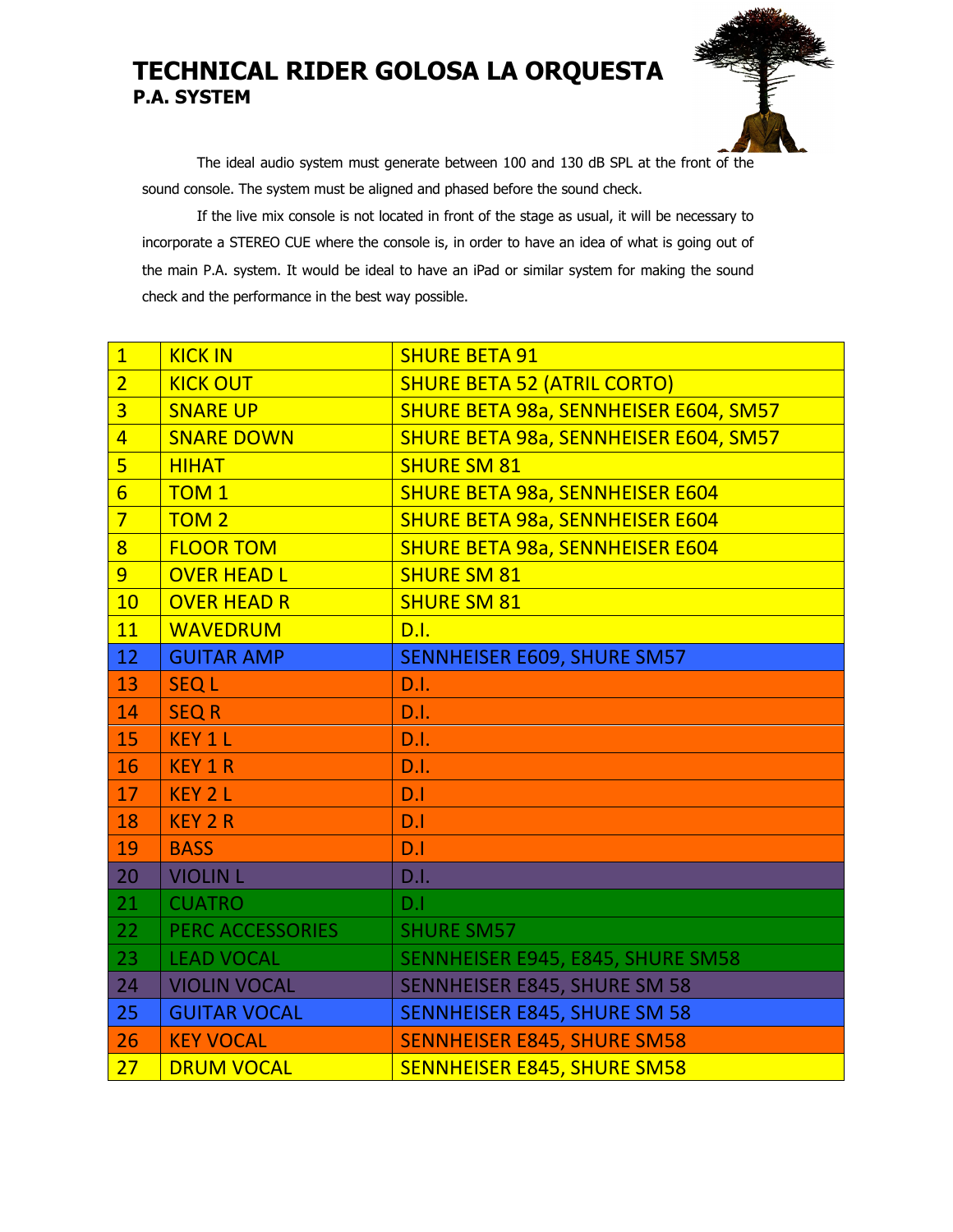### **MONITOR SYSTEM**



The monitor system should be a dedicated console for the purpose located either in the front of the stage or by the side. Our second preference will be from auxiliary buses from the live mix console (this will require extra time either for the sound check or prior performance). Monitors should be the same brand and must have ⅓ octave EQ for feedback issues. Minimum power for each: 100W RMS. Below you can see the Mixes ideal order and the Stage Plot.

- **MIX 1 : VIOLIN / STEREO MONITOR IDEAL / MONO MONITOR**
- **MIX 2 : LEAD VOCAL / STEREO MONITOR IDEAL /MONO MONITOR**
- - **MIX 3: GUITAR / STEREO MONITOR (2 SPEAKERS) OR STEREO IN EAR**
- - **MIX 4: KEY / PERSONAL MONITOR SYSTEM (CONSOLE) - STEREO SIGNAL PATH IS REQUIRED.**
- - **MIX 5: DRUMS / PERSONAL MONITOR SYSTEM (CONSOLE) - STEREO SIGNAL PATH IS REQUIRED.**
- **If possible, please also include StageSide-fill Monitoringas well, located by the sides, providing a high quality stereo master monitoring for the musicians.**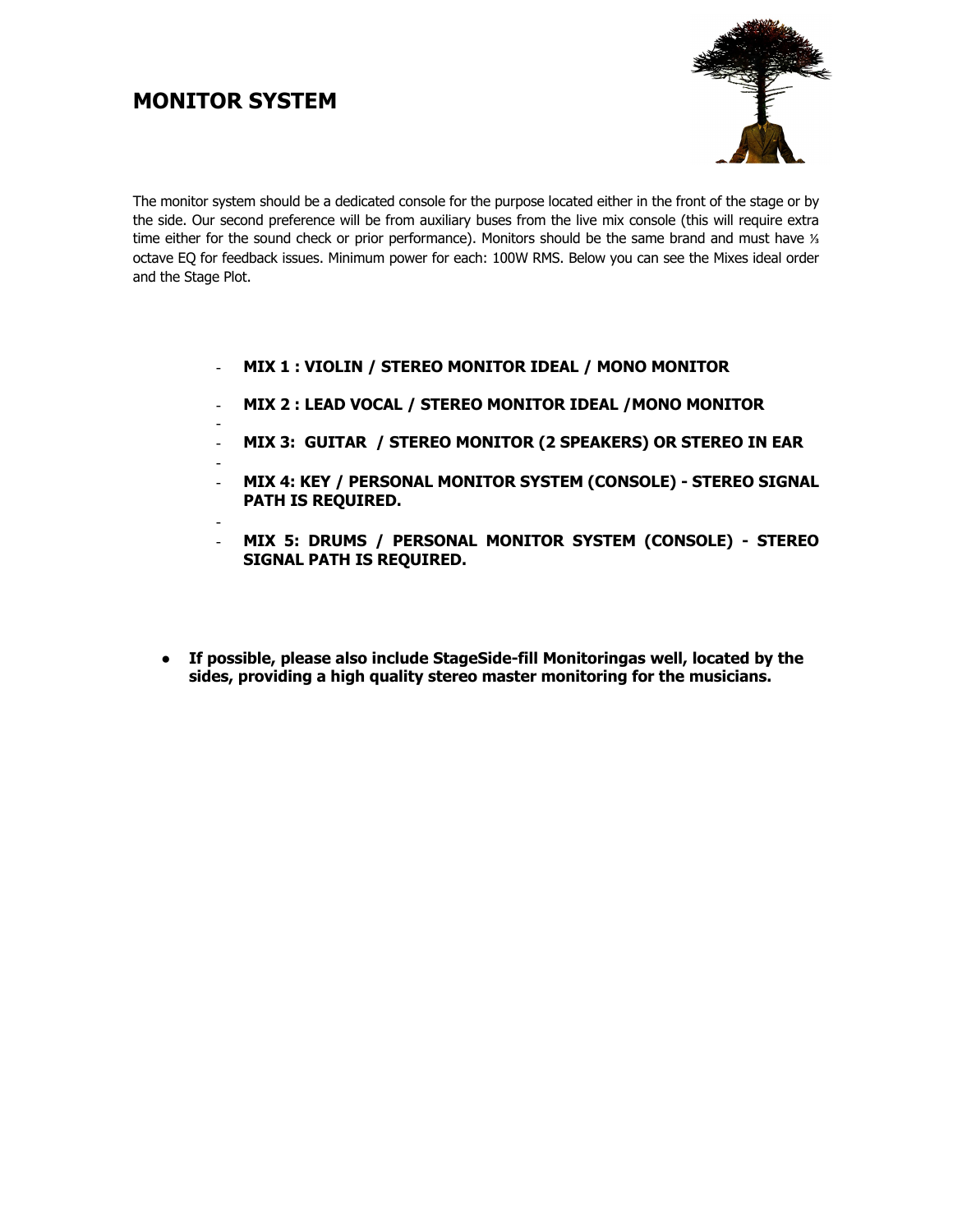# **STAGE PLOT GOLOSA LA ORQUESTA**



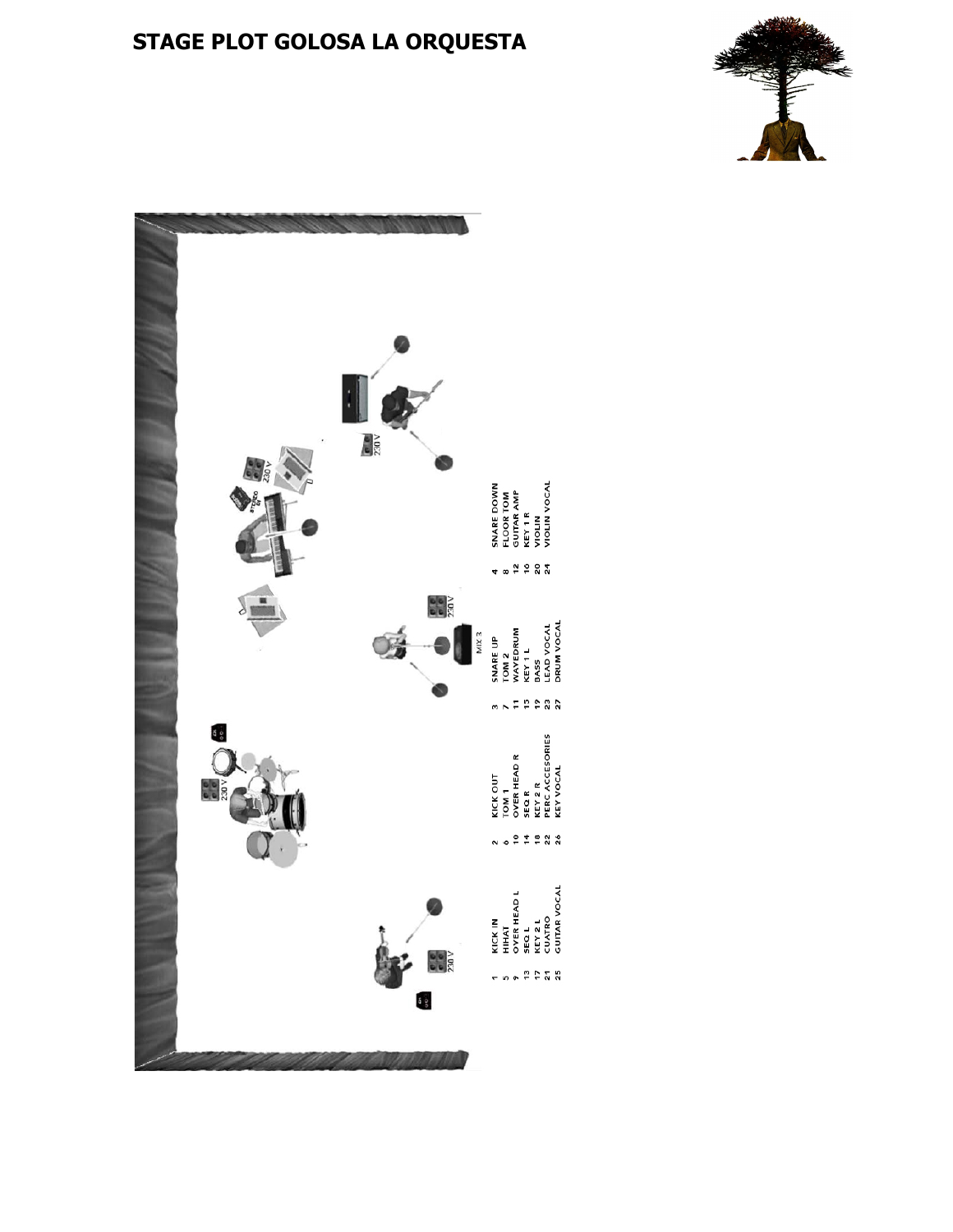

## **TECHNICAL VISIT & SOUND CHECK**

Golosa La Orquesta will require a prior sound check, either the day before, or in the morning before the show. We won't bring all the band to the sound check, just the keyboard player and the drummer. In case there is not a sound check please let us know in advance so we get to know the place and the sound systems before the performance. The sound check will require ideally 2 hours tops.

### **BACKLINE Gear & instruments**

Golosa La Orquesta will require the following gear and instruments for the stage:

- 1. **5 microphone stands for vocalmicrophones.**
- 2. **1 stand for the Roland Wavedrum.**
- 3. **Double Stand For Keyboards**
- 4. **2 Notebook Stands.**
- 5. **At least 15 microphone stands for instruments/amp (drum kit, bass amp, accordion LR) .**
- 6. **At least 4 to 5 short microphone stands for kick drum, snare down, and guitar amp.**
- 7. **Guitar Amp: FENDER TWIN REVERB or similar.**
- 8. **Drum Kit :**
- **Kick drum (with kick drum pedal), snare drum (with snare stand), Shell Pack 3 Toms, 3 stands for cymbals and 1 stand for the Hi Hat (4 in total).**
- **1 drum kit dedicated saddle(chair).**
- **Current Power Points (electricity) Keyboard player 1 (220),Guitar pleyern 1 and 1 current point for the drummer (220) (for the Roland Wavedrum). 220 V ONLY FOR KEYBOARDS AND DRUMS.**